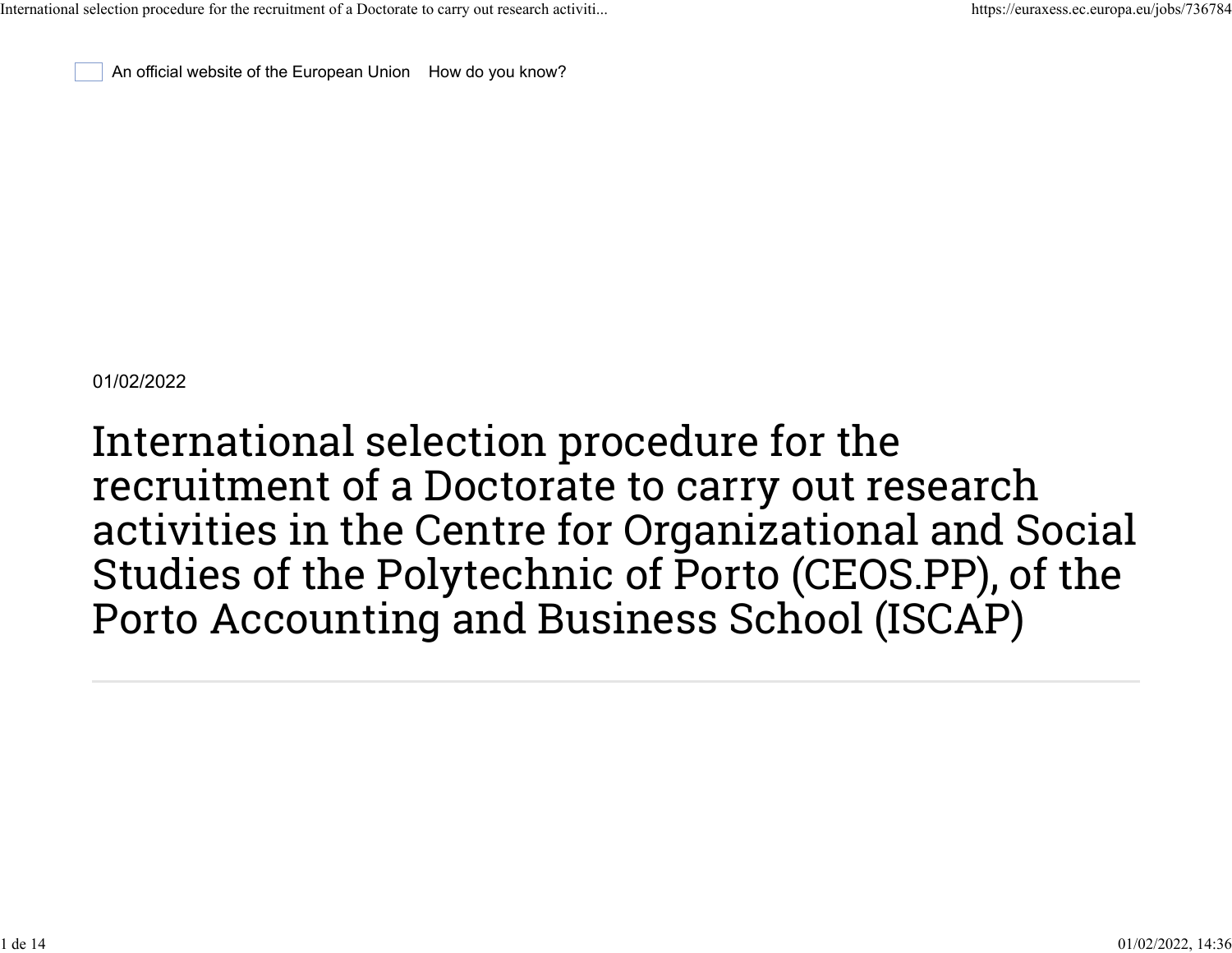An official website of the European Union [How do you know?](https://euraxess.ec.europa.eu/jobs/736784#globan-dropdown-xcy1peqsu6) Where to apply

# Application Deadline: 14/02/2022 23:00 - Europe/London

Contact Details

**Where to send your application.**

**COMPANY** Instituto Superior de Contabilidade e Administração do Porto do Politécnico do Porto

#### **WEBSITE**

<https://domus.ipp.pt/concursos/iscap/pessoal/>

## Hiring/Funding Organisation/Institute

| <b>ORGANISATION/COMPANY</b>                            | <b>COUNTRY</b>        |
|--------------------------------------------------------|-----------------------|
| Instituto Superior de Contabilidade e Administração do | Portugal              |
| Porto do Politécnico do Porto                          |                       |
|                                                        | <b>CITY</b>           |
| <b>DEPARTMENT</b>                                      | S. Mamede de Infesta  |
| Divisão de Gestão de Pessoas                           |                       |
|                                                        | <b>STATE/PROVINCE</b> |
| <b>ORGANISATION TYPE</b>                               | Matosinhos            |
| <b>Higher Education Institute</b>                      |                       |
|                                                        | <b>POSTAL CODE</b>    |
| <b>WEBSITE</b>                                         | 4465-004              |
| http://www.iscap.ipp.pt                                |                       |
|                                                        | <b>STREET</b>         |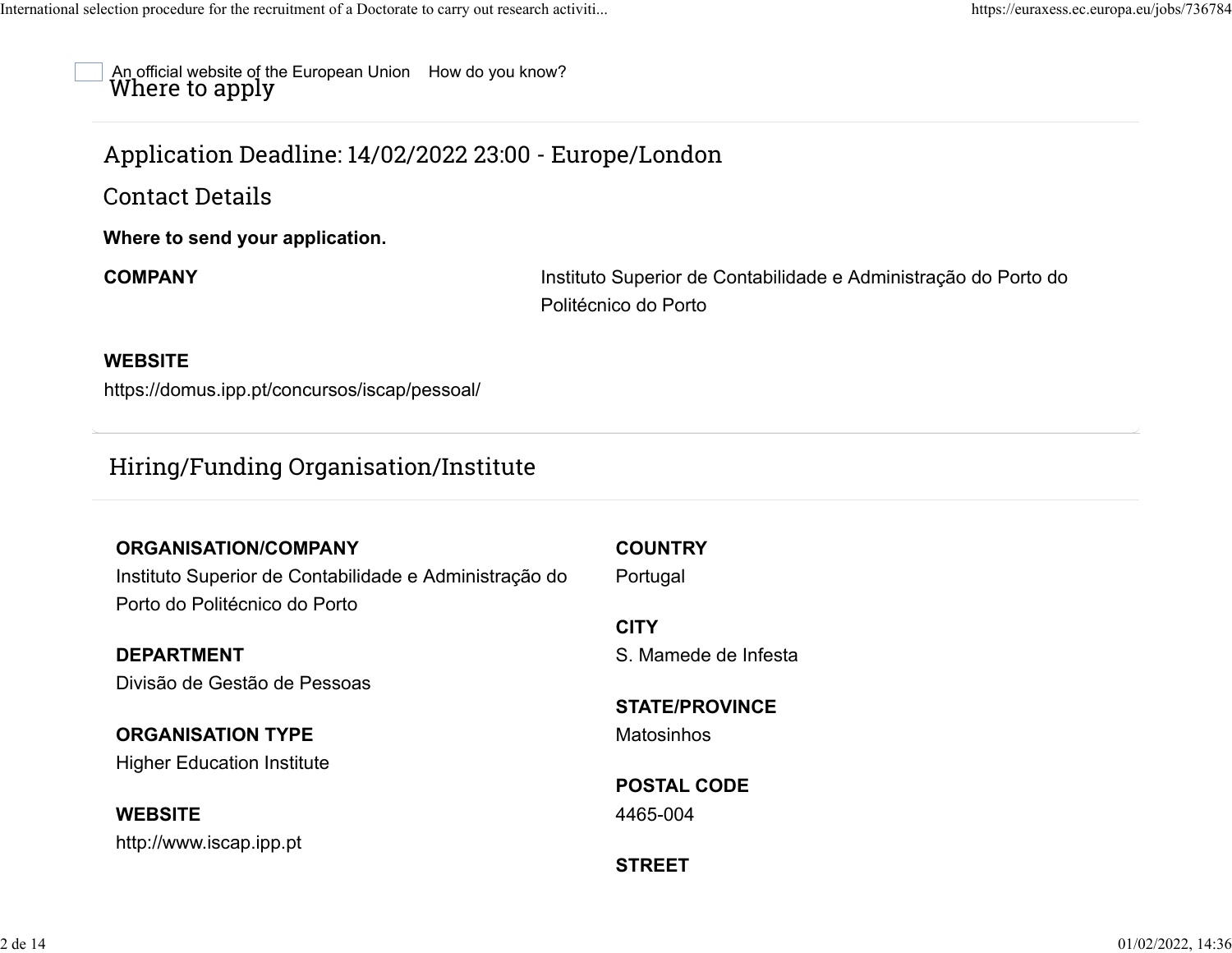

A<sub>L</sub> MAIL website of the European Union [How do you know?](https://euraxess.ec.europa.eu/jobs/736784#globan-dropdown-xcy1peqsu6) [pessoal@iscap.ipp.pt](mailto:pessoal@iscap.ipp.pt)

Rua Jaime Lopes Amorim, s/n

**PHONE** 229050002

**FAX** 229025899

## **ORGANISATION/COMPANY**

Instituto Superior de Contabilidade e Administração do Porto do Politécnico do Porto

### **RESEARCH FIELD**

**Economics** Information science Management sciences

**RESEARCHER PROFILE** Recognised Researcher (R2)

## **APPLICATION DEADLINE** 14/02/2022 23:00 - Europe/London

**LOCATION** Portugal › Matosinhos

**TYPE OF CONTRACT** To be defined

**JOB STATUS** Full-time

**HOURS PER WEEK** 35

**OFFER STARTING DATE** 01/03/2022

**REFERENCE NUMBER** ISCAP-01/2022

**IS THE JOB RELATED TO STAFF POSITION WITHIN A RESEARCH INFRASTRUCTURE?** Yes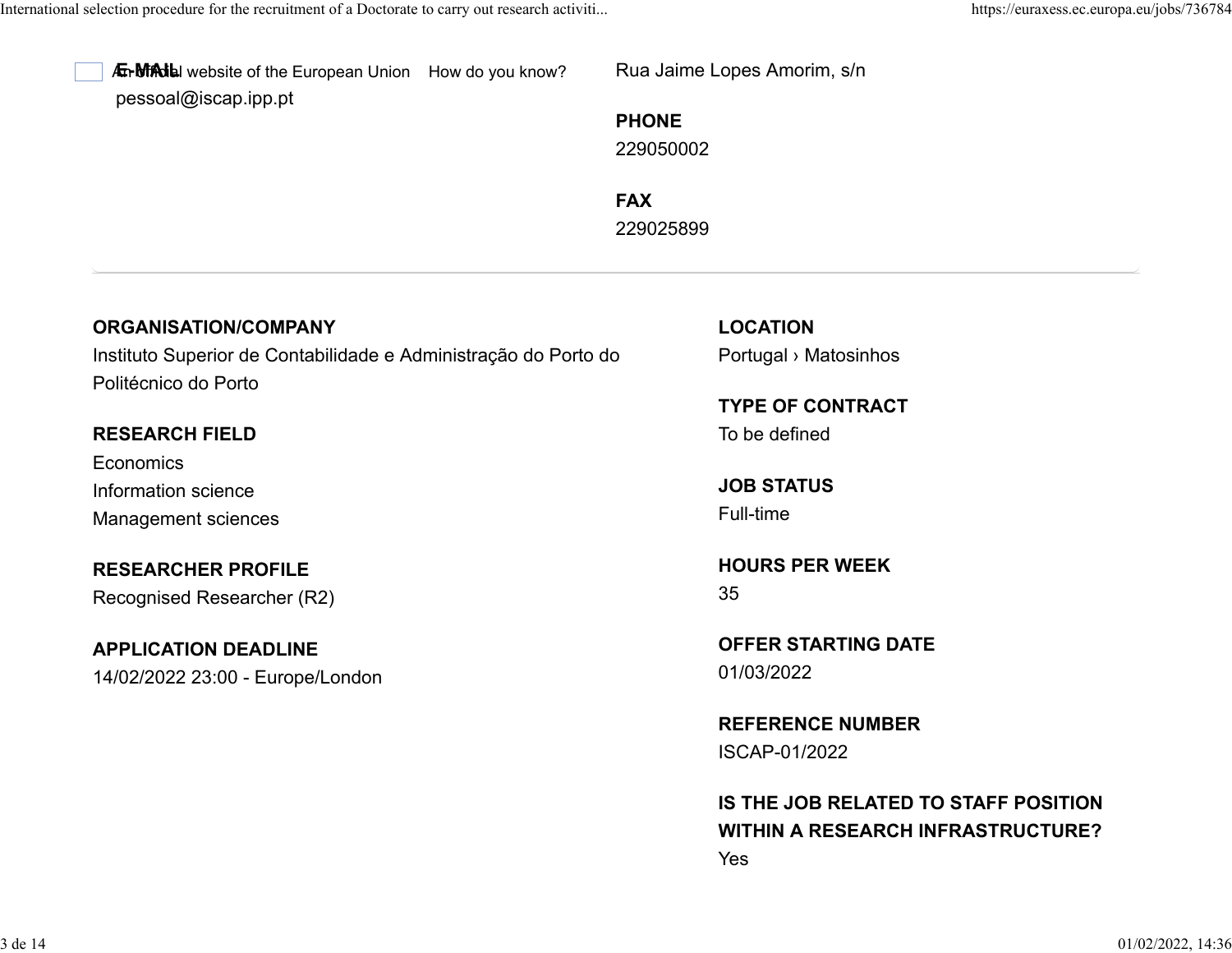# OFFER DESCRIPTION An official website of the European Union [How do you know?](https://euraxess.ec.europa.eu/jobs/736784#globan-dropdown-xcy1peqsu6)

International selection procedure for the recruitment of a Doctorate to carry out research activities in the Centre for Organizational and Social Studies of the Polytechnic of Porto (CEOS.PP), of the Porto Accounting and Business School (ISCAP), in the form of a fixed-term public service contract.

#### Reference: ISCAP-01/2022

In accordance with Article 11 of the Decreto-Law No. 57/2016, of 29 August, in its current wording, and by order issued on January 12, 2022 by the Dean of ISCAP, it is made public that the period for submission of applications to the international selection procedure is open, for a period of ten working days from the date of publication of this notice in the 2nd series of the Diário da República, for a position to carry out research activities in the Centre for Organizational and Social Studies of the Polytechnic of Porto (CEOS.PP), of the Porto Accounting and BusinessSchool (ISCAP), in the modality of employment contract in public functions on a fixed term, under the General Labour Law in Public Functions (LTFP), approved in annex to Law no. 35/2014, of 20 June, in its current wording.

In accordance with the provisions of paragraph 2, of article 11, of Decree-Law No. 57/2016 of 29 August, in its current wording, this notice will be published in full in the 2nd series of the Diário da República and, on the first working day following its publication in the Diário da República, on the Public Employment Exchange [\(www.bep.gov.pt\)](http://www.bep.gov.pt/) and on the ISCAP websites [\(www.iscap.ipp.pt,](http://www.iscap.ipp.pt/) at Procedures Concursal Procedures) and the Foundation for Science and Technology, I. P., in both Portuguese and English.

21 - In compliance with paragraph h) of Article 9 of the Constitution of the Portuguese Republic, ISCAP, as the employing entity, actively promotes a policy of equal opportunities between men and women in access to employment and professional advancement, scrupulously taking measures to avoid any form of discrimination.

1 - Applicable legislation: General Labour Law on Civil Servants (LTFP), approved in annex to Law No. 35/2014, of 20 June, as amended Law No. 75-B/2020 of 31 December; Administrative Procedure Code (CPA), approved in annex to Decree-Law No. 4/2015, of 7 January, in its current wording; Doctoral hiring regime aimed at stimulating scientific and technological employment in all areas of knowledge (Hiring Regime), approved by Decree Law no. 57/2016, of 29 August, which was amended by Law No. 57/2017, of 19 July Statute of the Scientific Research Career approved by Decree-Law no. 124/99, of 20 April, in its current wording Administrative Rule No. 1553-C/2008 of 31 December, conjugated with Decree Law No. 109-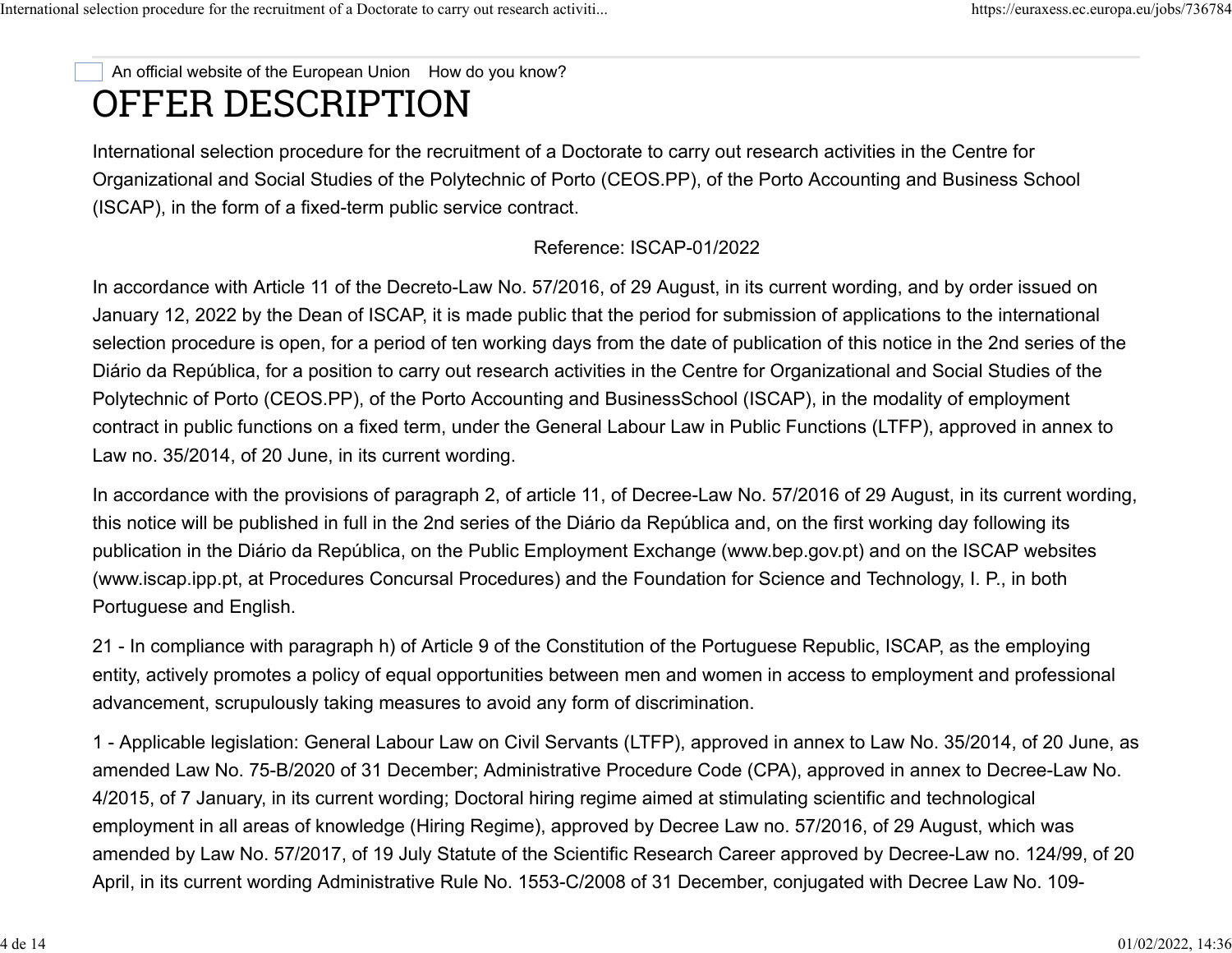#### A/2002 tfi**ota7v2esændt@reRegulatory Dec**reedNodo1 jeA/200M? of 29 December.

2 - No candidates in recruitment reserve: it is hereby declared that there is no recruitment reserve in ISCAP for the recruitment of Doctorate candidates for research activities.

3 - Under article 16 of the Hiring Regime the prior favourable opinion of the members of the Government responsible for the areas of finance and public administration, referred to in Article 30 of the LTFP, as well as the prior recruitment procedure of workers in a situation of professional promotion, in accordance with the provisions of Article 34 of the Regime of professional promotion of workers with a public employment contract, approved in annex to Law No. 25/2017 of 30 May.

4 - Period and duration of the contract: the contract comes into force on the working day following its signature and is in force for a period of three years, under the terms of article 6 of the Contractual Regime and in accordance with what is stipulated in clause 2 of the Multi-year funding programme-contract, dated 17/12/2019, established between the Foundation for Science and Technology, I.P. (FCT) and CEOS.PP.

#### 5 - Composition of the jury:

President: Effective Member - Doctor Manuel Fernando Moreira da Silva, Professor Adjunto and Vice Dean of ISCAP for research and internationalization.

- Permanent members: Doctor Sandrina Francisca Teixeira, Professora Adjunta at ISCAP and Director of CEOS.PP, who will replace the President of the Jury in his absences and impediments, and António João Vidal de Carvalho , Professor Adjunto at ISCAP and Coordinator of Studies Unit of CEOS.PP;

- Substitute members: Maria da Graça de Albuquerque Barreto Bigotte Chorão, Professora Coordenadora at ISCAP and Coordinator of the Study Unit of CEOS.PP, and Ricardo Joaquim da Silva Lourenço, Secretary of ISCAP.

6 - Characterization of the position to be filled: considering that CEOS.PP is a research centre accredited by FCT, the position is intended for carrying out the following research activities in CEOS.PP:

- Development of research activities;

- Carrying out management, extension and dissemination activities of scientific research;
- Creation and monitoring of support services for researchers;
- Active search for public and private funding opportunities;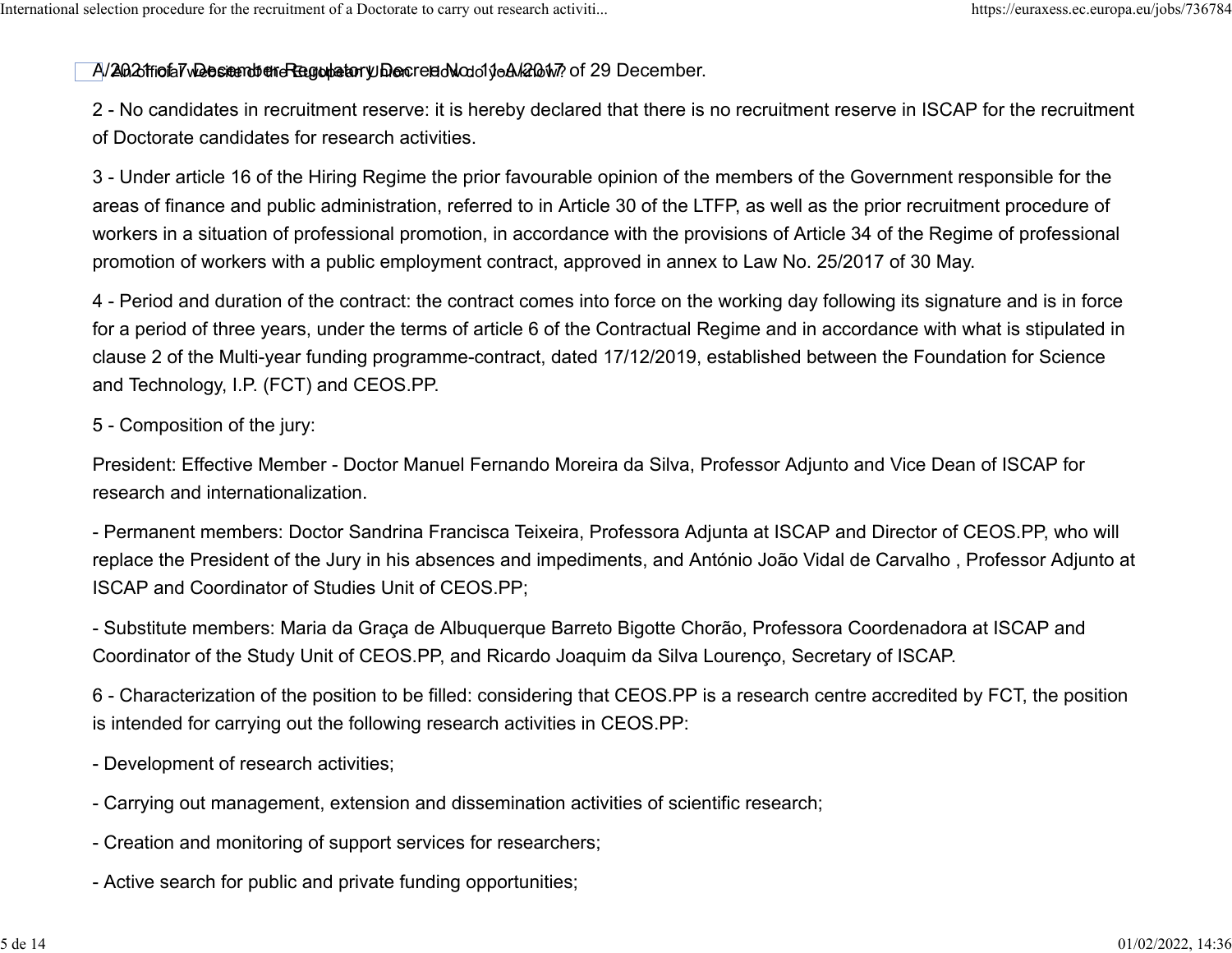#### - PA apertration and the ission of applications for you to be independent competitive funding;

- Monitoring research evaluation at the level of researchers, projects, and institutions, namely within the framework of national and European evaluation systems.

6.1 – Place of Work (address): Instituto Contabilidade e Administração do Porto, Rua Jaime Lopes Amorim, s/n, 4465- 004 S. Mamede de Infesta.

6.2 - Initial level remuneration position: per articles 7 and 15 of the Contractual Regime in conjunction with that stipulated in article 2 of Regulatory Decree No. 11-A/2017 of 29 December, the first remuneration position of the initial level is stipulated, which corresponds to a monthly base remuneration of 2,153.94 euros under the exclusive dedication regime, to which will be added the meal subsidy. The annual base remuneration is paid in 14 monthly installments, one of which corresponds to the Christmas subsidy and the other to the holiday subsidy, all subject to the mandatory deductions, under the provisions of articles 150 to 152 and 169 to 173 of LTFP.

7 - Admission requirements: applicants should meet the general and specific requirements by the closing date for applications.

7.1 - General requirements: national and foreign candidates and stateless persons holding a doctoral degree, in accordance with the provisions of article 12 of the Contracting Regime. If the doctorate has been conferred by a foreign higher education institution, under the terms of Decree-Law No. 66/2018, of 16 August, any formalities established therein should be fulfilled by the deadline for submission of applications. Thus, the applicant must provide a copy of the recognition of the doctoral degree in Portugal when submitting the application. However, the non-delivery of this copy does not determine the exclusion of the application, which is, in this case, admitted conditionally. However, the delivery of the recognition copy of the doctoral degree in Portugal will be compulsory at the contract signing.

7.2 - Specific requirements: Holders of a Doctoral degree in the areas of Management, Economics, Information Systems, or a related scientific area, as well as a scientific and professional curriculum that reveals an appropriate profile to the activity to be developed, under the terms of article 12 of the Contracting Regime.

8 - Form, deadline, and place for submission of application: The formalization of the application is made within ten working days from the date of publication of this notice in the 2nd series of the Diário da República (Official State Gazette), by submitting the application on ISCAP's Application Platform, which is available at ISCAP website ([www.iscap.ipp.ptin](http://www.iscap.ipp.ptin/) Tender Procedures: [https://domus.ipp.pt/concursos/iscap/pessoal/\)](https://domus.ipp.pt/concursos/iscap/pessoal/).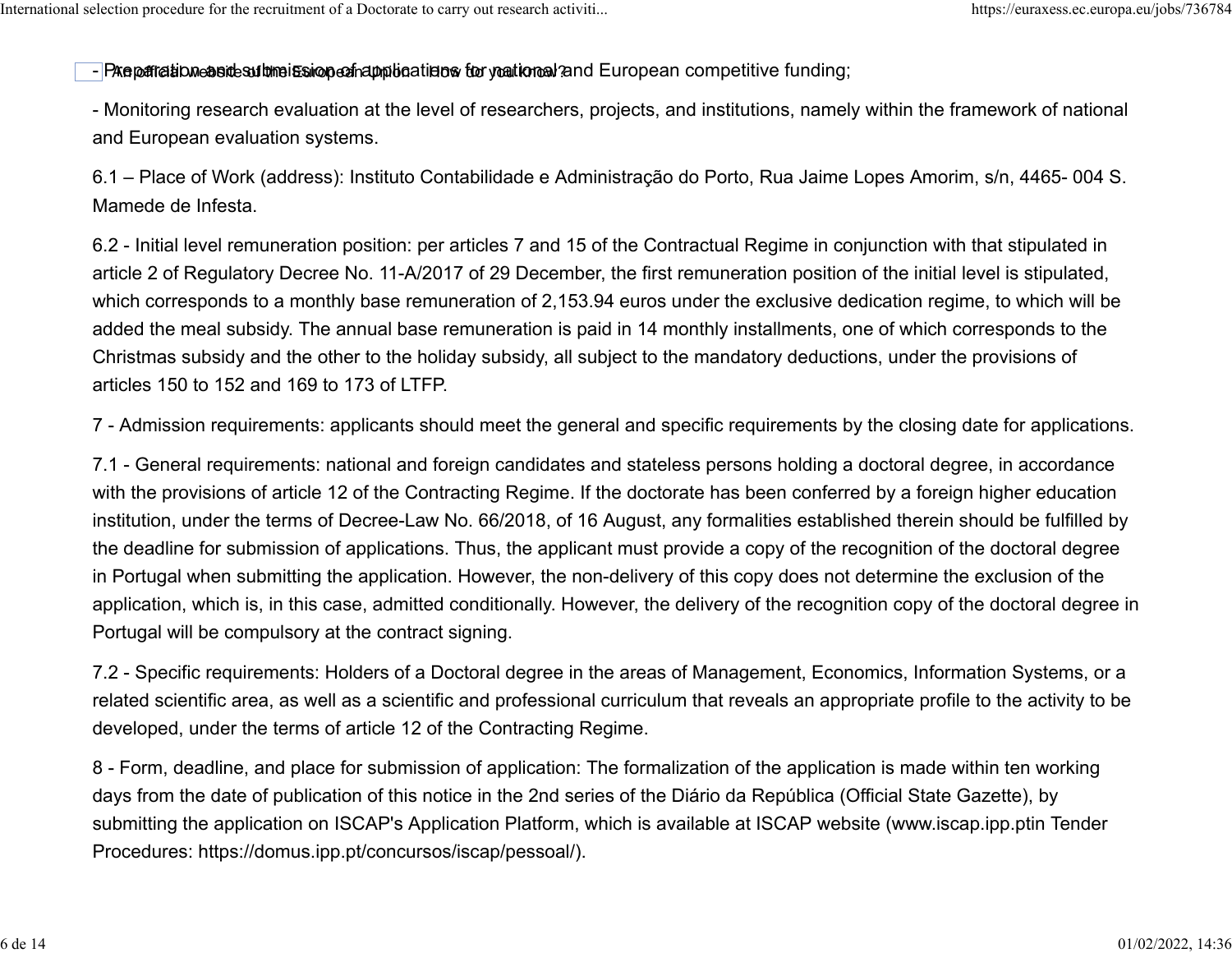8. An **Affiplications resent via copeil rount the relectronic means** will not be accepted.

8.2 - Under penalty of exclusion, the application must include the following documents:

a) Updated, detailed, dated, and signed curriculum vitae, also containing information regarding the scientific and professional production, the applied research activities, the extension and dissemination of knowledge activities, and the management activities of science, technology, and innovation programs, for the last five years considered most relevant by the applicant;

b) Legible copy of the academic qualifications certificate(s);

c) Legible copy of the entities' declarations stating the professional experience of the candidate, namely in research, extension, and management activities, in the last five years considered most relevant by the applicant;

d) Copy of up to five papers that the applicant considers most relevant;

e) Motivation letter describing the relevance of the scientific background for the functions to be performed at CEOS.PP;

f) Letters of recommendation (optional);

g) Doctoral thesis (optional).

8.3 - If the applicant has a public employment contract, in addition to the documents mentioned in the previous paragraph, he/she must also include in the application, also under penalty of exclusion, copy of the declaration issued by the Service or Organization where the candidate works or is affiliated to. This document must be duly updated, signed, and dated. It must state unequivocally the type of public employment relationship, its category position, its level and respective basic remuneration, the seniority in the career, in the category and in the Public Administration, the description of the functions, or, if the candidate has been placed in a situation of professional promotion, that he/she last occupied.

8.4 - The failure to deliver the documents mentioned in paragraphs a), b), and e) of item 8.2 and in item 8.3 will determine the applicant's exclusion from the procedure.

8.5 - False statements provided by the applicants and/or the presentation of false documents will result in the reporting to the competent entity for disciplinary and/or criminal proceedings.

9 - Selection methods, evaluation and grading parameters: the applicants will be selected according to the evaluation of the Scientific and Curricular Career, complemented with a Professional Selection Interview (EPS), as established in article 5 of the Hiring Regime.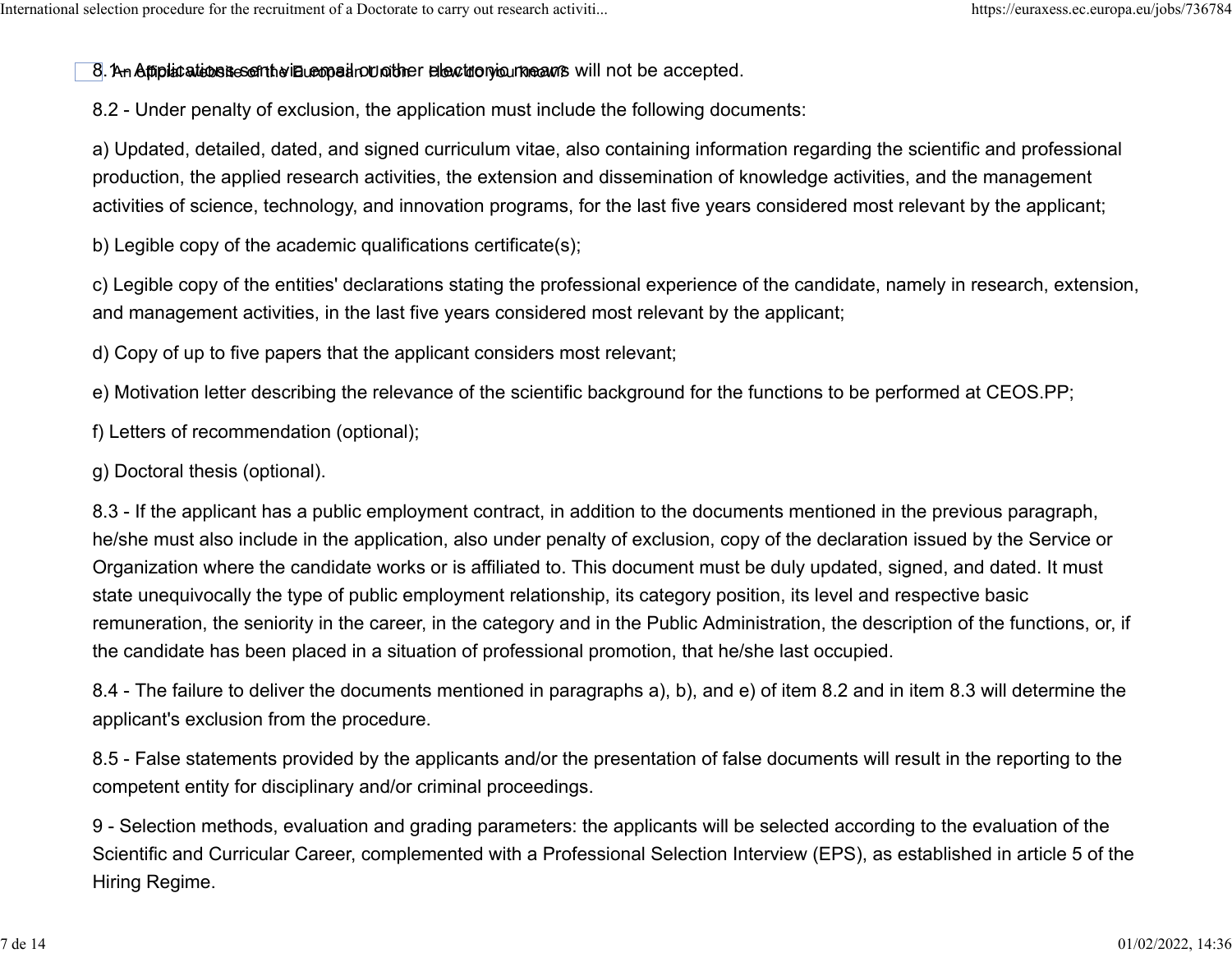Gi**xenthe**auv**gesry oftfilling the job position in question, th**e selection methods will be applied in a phased manner; the second method, the EPS, will only be applied to part of the applicants, to be called by successive sets of five candidates, in descending order of classification in the Evaluation of Scientific and Curricular Career (APCC) and until needs are met. The final classification (CF) of the applicants will be the weighted sum of the classifications obtained in the Assessment of Scientific and Curricular Career (APCC) and in the Professional Selection Interview (EPS): CF = 0.9 APCC + 0.1 EPS.

Applicants with a degree of disability equal to, or higher than, 60% are given preference, in equal value, which takes precedence over any other legal preference. Applicants must include a sworn statement in their application, declaring their degree of disability and type of disability, as well as indicating if they need special means/conditions for the EPS selection method.

9.1 - APCC: under the terms of Article 5 of the Contracting Regime the APCC focuses on relevance, quality, and newness of:

a) The scientific production of the last five years considered most relevant by the applicant;

b) The applied research, or practice-based activities developed in the last five years considered with the most significant impact by the applicant;

c) The extension and knowledge dissemination activities developed in the last five years, namely in the context of promoting scientific culture and practices, considered of greater relevance by the applicant;

d) The management activities of science, technology and innovation programs, or the experience in observing and monitoring the scientific and technological system of higher education, in Portugal or abroad.

The APCC focuses on the three strands described below and the final classification is obtained by the following formula: APCC  $= 0.2$  HA + 0,4 PCC + 0,4 MCI.

9.1. 1. Academic Qualifications (HA): evaluation of the applicant training area:

- PhD in Management, HA = 5 points;
- PhD in Economics, HA = 5 points;
- PhD in Information Systems, HA = 5 points;
- PhD in related areas, HA = up to 4 points.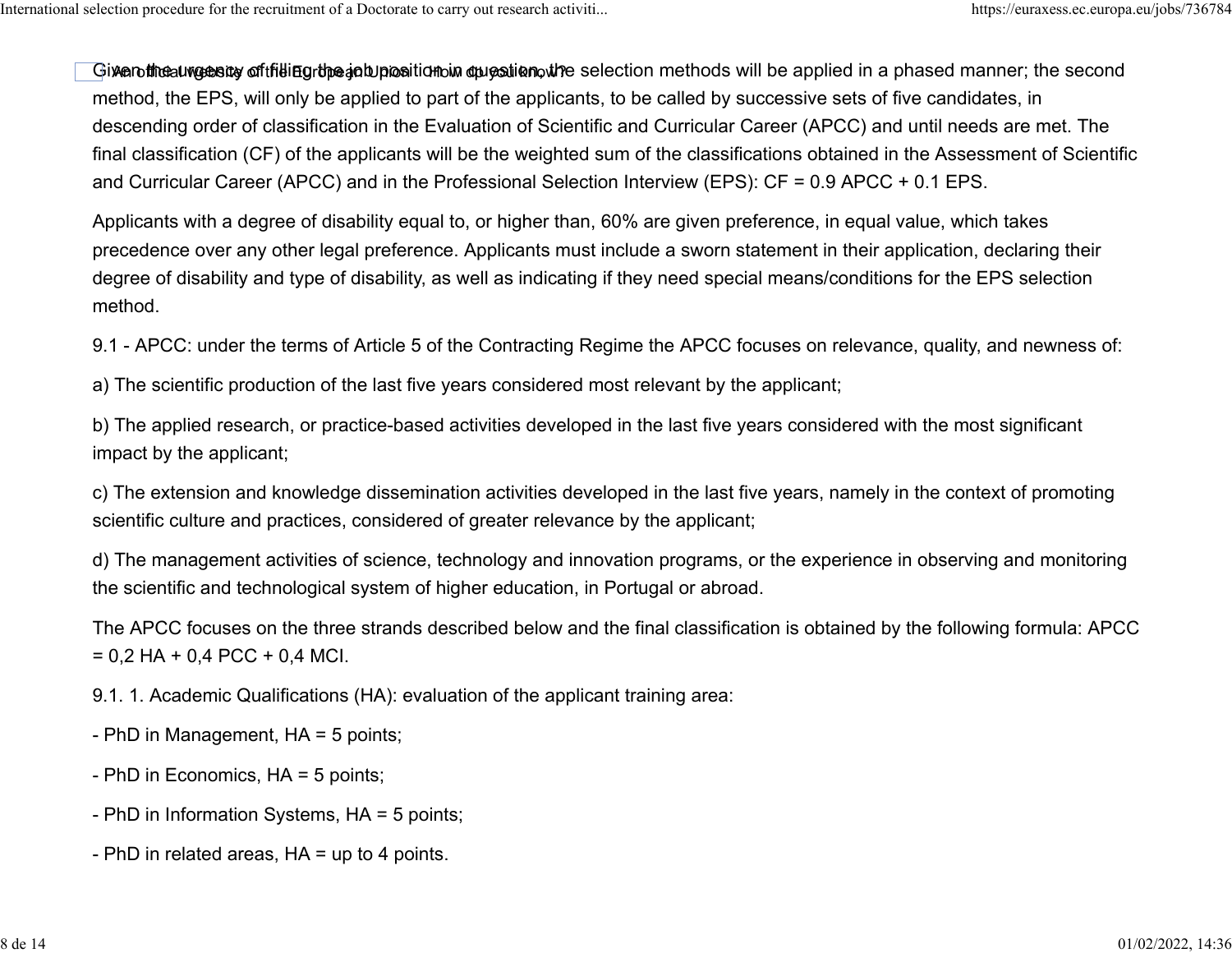9 An2of<del>ն</del>val**uetion**eoff**the S**oriopetaric Land Cundorulary6 akeew(PCC). This evaluation focuses on the parameters described below and the respective classification is obtained by the following formula: PCC = 0.4 PC + 0.6 AI.

9.1.2.1 Scientific Production (CP). The last five years' high-quality scientific production (PC) is evaluated. The classification of the scientific production is obtained by: PC = 0,6 PCV + 0,4 PCQ.

Quantitative assessment (PCV):

- Publications in ISI, Web of Science or Scopus journals in the areas of Management, Economics, Information Systems, PCV = up to 5 values;

- Publications in related areas, PCV = up to 3 points;

- Publications in other areas, PCV = 1 value.

Qualitative evaluation (PCQ): the applicant must provide copies of up to five most relevant articles, PCQ = up to 5 values.

9.1.2.2 Research, Extension and Management Activities (RA). Evaluation of applied or practice-based research activities, and extension and management activities developed in the last five years. This parameter includes (i) participation in R&D projects, services, and technology transfer and (ii) participation in science management and knowledge dissemination activities, including the organization of conferences, symposia, and scientific cooperation activities, (iii) supervision / co-supervision of master students, doctoral students and post-doctoral researchers. Activities in the areas of Management, Economics and Information Systems, IA = up to 5 points; activities in related areas, IA = up to 4 points; activities in other areas, IA = 2 points.

9.1. 3. Motivation and Innovation Capability (ICM). Evaluation of the applicant motivation and innovation capacity through assessing the motivation letter describing the relevance of the scientific background for the functions to be performed at  $CEOS.PP = up to 5 points.$ 

9.2 - The EPS applied to the candidates approved for the application of this selection method, in successive sets of five candidates, in decreasing order of classification in the Evaluation of the Scientific and Curricular Pathway (APCC), until the needs are met, focuses on the aspects described below and based on the formula: EPS = 0.3 CI + 0.6 RI + 0.1 AC, where:

CI = Fluency and communication skills at the academic and scientific level, including English;

RI = Clarification of aspects related to the applicant research

AC = Assessment of critical thinking and problem-solving skills.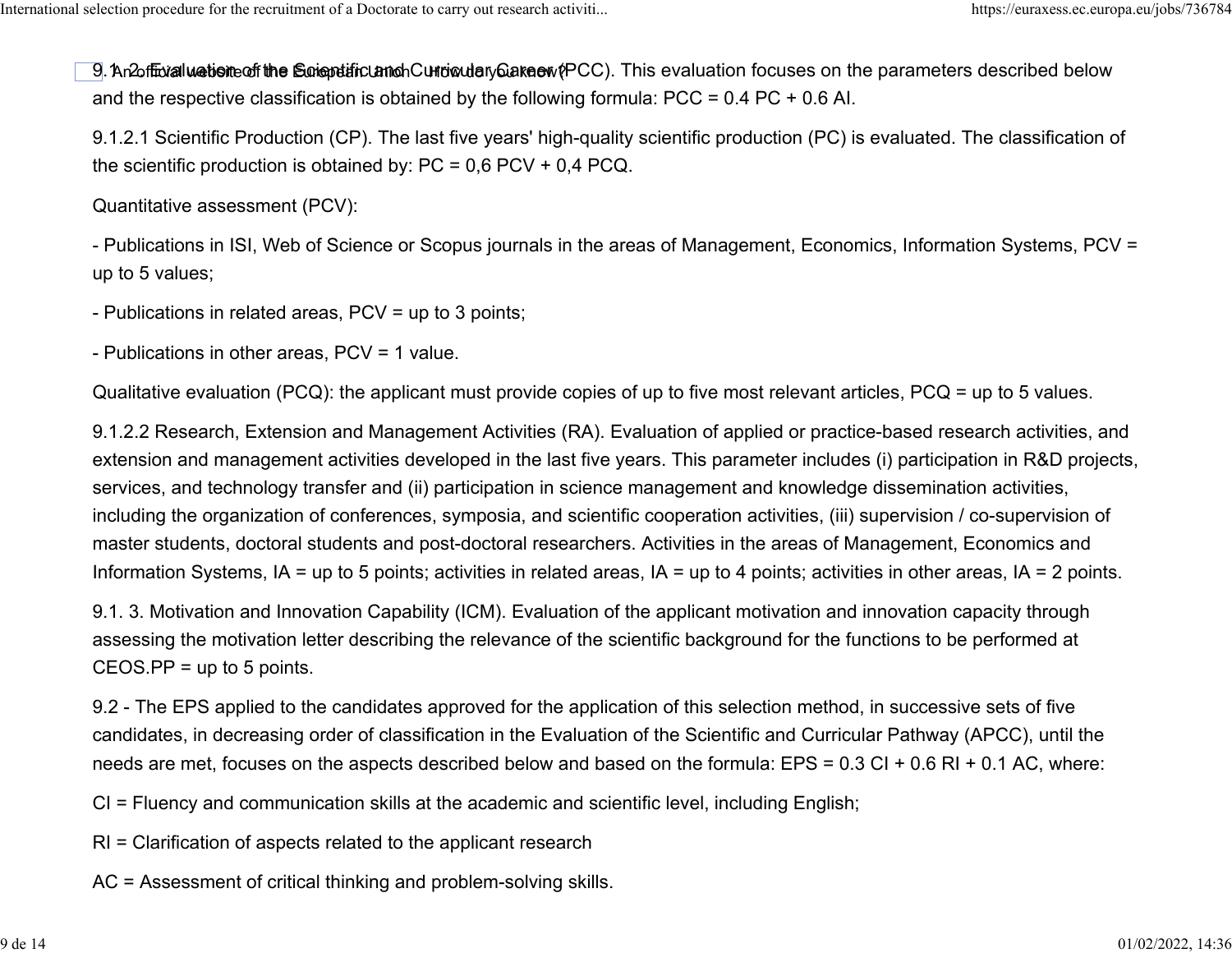#### $\Delta$ pphicantal website idcuatten d $t$ ben E $R$ b will how excluded from the competition procedure.

10 - Deliberations and minutes of the Jury: in accordance with the provisions of article 13 of the Hiring Regime the jury deliberates through a reasoned roll-call vote in accordance with the adopted and disclosed selection criteria; abstentions are not allowed. Jury meetings, including those for the final decision, may be held by video conference. Minutes shall be drawn up of the jury meetings, containing a summary of what occurred in each meeting, as well as the votes cast by each member and respective grounds. The minutes will be published on ISCAP's website [\(www.iscap.ipp.pt](http://www.iscap.ipp.pt/) in Tender Procedures) and on ISCAP's Application Platform, which notifies the applicants through a notification sent to the email given by each applicant when applying.

11 - Criteria for preferential order: in compliance with the provisions of no. 1, of article 1, and no. 1, of article 4, of Decree-Law no. 29/2001, of 3 February, in conjunction with no. 3, of article 3, of the same diploma, applicants with a degree of incapacity or disability equal to, or greater than, 60% shall have preference, in equal value, which shall prevail over any other legal preference. Applicants must include a sworn statement in their application, declaring their degree of disability and type of disability, as well as indicating if they need special means/conditions to perform the EPS selection method.

12 - Admission of the applicants and consequent notification: the admitted applicants will be summoned, through notification, of the day, time, and place of the EPS selection method, which can be done by video conference. The notification made through the Application System of ISCAP and sent to the email given by each applicant in the electronic application form.

13 - Exclusion of applicants and notification for prior hearing: for the hearing of interested parties, under the terms of articles 121-125 of CPA, the applicants whose application is excluded will be notified, through the Application Platform of ISCAP, to the email given by each applicant in the application submission.

14 - Prior hearing and approval of the final ranking list of the applicants: for the hearing of interested parties, in accordance with the terms of articles 121-125 of CPA, the final ranking list of the applicants shall be notified to the candidates, via Application Platform of ISCAP, to the email given by each applicant in the application submission. After the hearing of interested parties and subsequent approval, the list of applicants' final order will be published in the 2nd series of Diário da República and made available on ISCAP's website [\(www.iscap.ipp.pt](http://www.iscap.ipp.pt/) at Competition Procedures). Applicants, including those who have been excluded, will be notified of the ratification of the final ranking list. The notification will be made through ISCAP Application Platform to the email given by each applicant when applying.

15 - Recruitment: the Doctoral applicant will be recruited in descending order of the applicants' final ranking and is expected to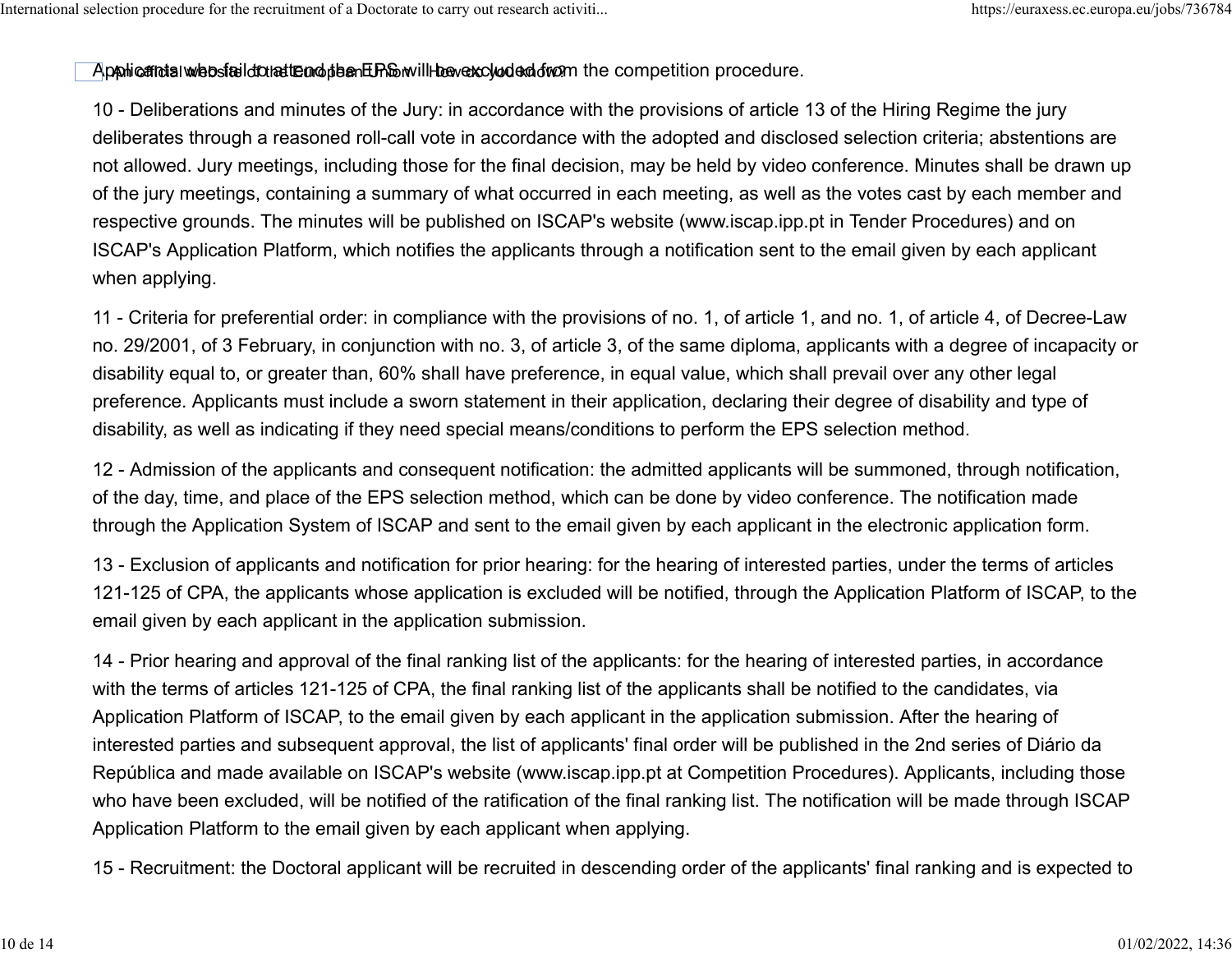stant who tkaing we intelled by European Union [How do you know?](https://euraxess.ec.europa.eu/jobs/736784#globan-dropdown-xcy1peqsu6)

ISCAP, on 18 January 2022. The Secretary of ISCAP, Ricardo Lourenço.

# More Information

[ADDITIONAL INFORMATION](https://euraxess.ec.europa.eu/jobs/736784#bootstrap-fieldgroup-accordion-item--additional-information-0)

# Web site for additional job details

[https://www.iscap.ipp.pt/documentos-publicos/procedimentos-concursais/a-decor...](https://www.iscap.ipp.pt/documentos-publicos/procedimentos-concursais/a-decorrer/a-decorrer)

## [REQUIREMENTS](https://euraxess.ec.europa.eu/jobs/736784#bootstrap-fieldgroup-accordion-item--requirements-1)

## Offer Requirements

## **REQUIRED EDUCATION LEVEL**

Economics: PhD or equivalent Management sciences: PhD or equivalent Information science: PhD or equivalent

## **REQUIRED LANGUAGES**

PORTUGUESE: Excellent ENGLISH: Excellent

# Skills/Qualifications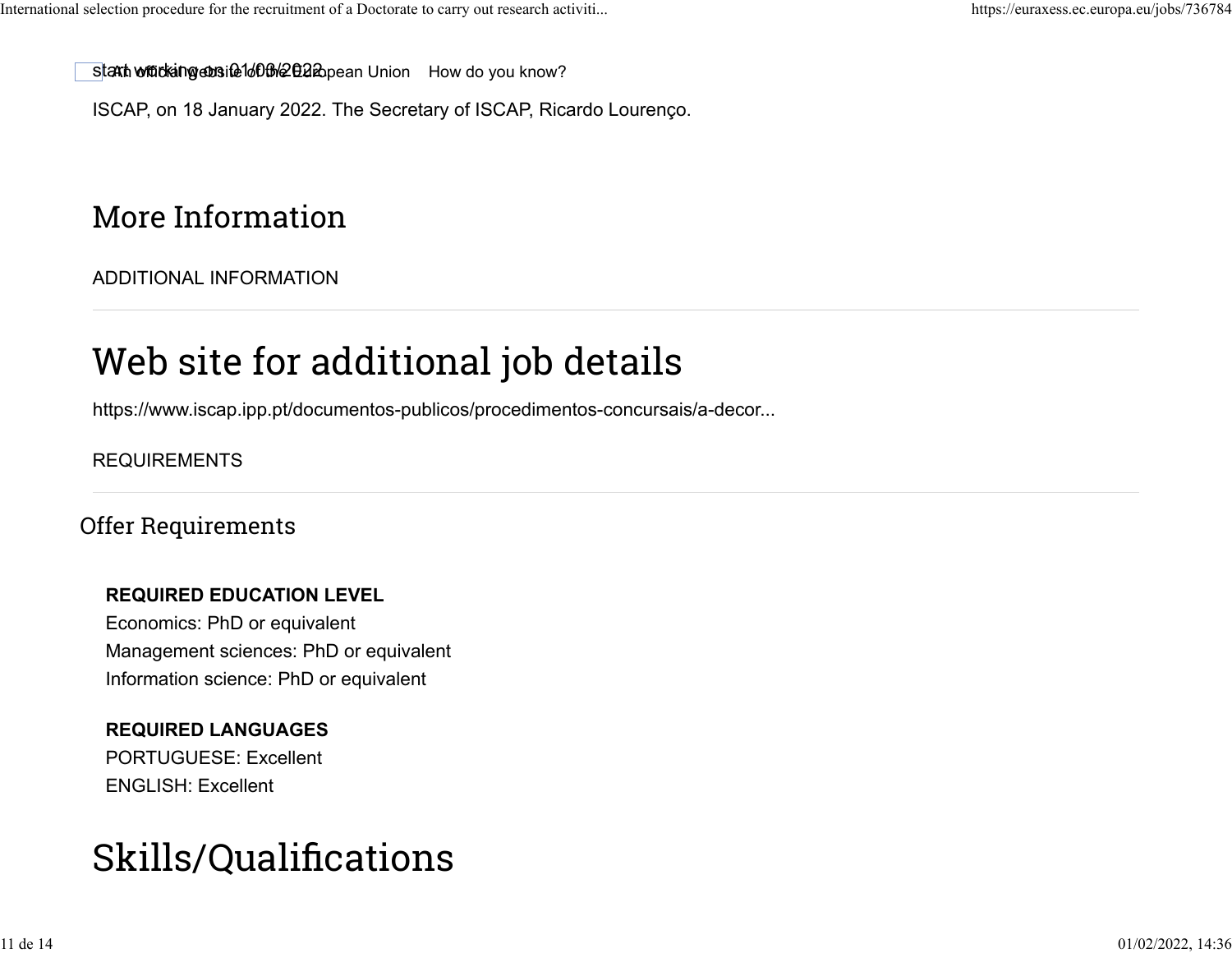na**tional and formed of the Europe**an **distateles coers ons do** ding a doctoral degree, in accordance with the provisions of article 12 of the Contracting Regime. If the doctorate has been conferred by a foreign higher education institution, under the terms of Decree-Law No. 66/2018, of 16 August, any formalities established therein should be fulfilled by the deadline for submission of applications. Thus, the applicant must provide a copy of the recognition of the doctoral degree in Portugal when submitting the application. However, the non-delivery of this copy does not determine the exclusion of the application, which is, in this case, admitted conditionally. However, the delivery of the recognition copy of the doctoral degree in Portugal will be compulsory at the contract signing.

# Specific Requirements

Holders of a Doctoral degree in the areas of Management, Economics, Information Systems, or a related scientific area, as well as a scientific and professional curriculum that reveals an appropriate profile to the activity to be developed, under the terms of article 12 of the Contracting Regime.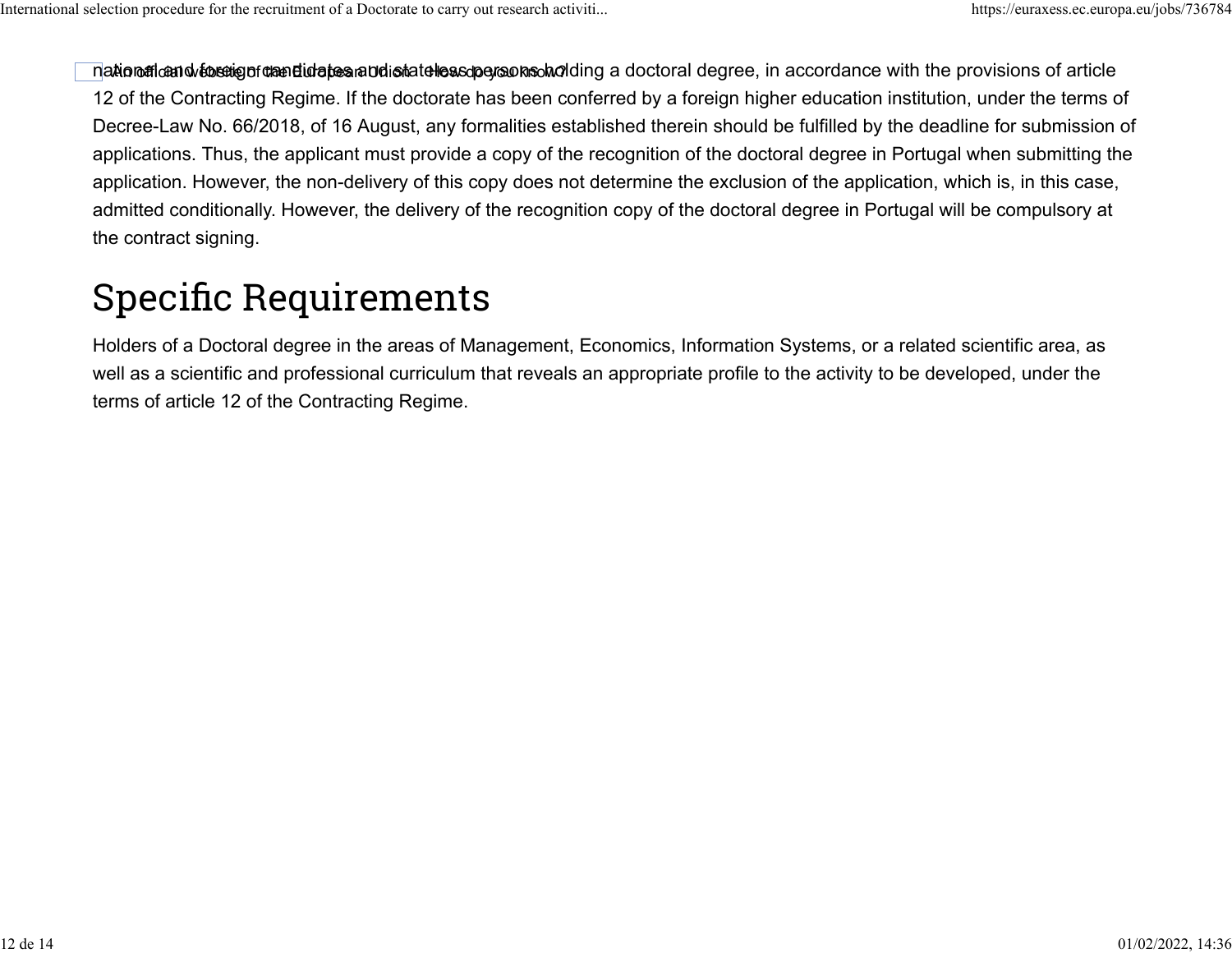Map Information An official website of the European Union [How do you know?](https://euraxess.ec.europa.eu/jobs/736784#globan-dropdown-xcy1peqsu6)



Job Work Location **Paradicipal Assistance locations** 

#### **WORK LOCATION(S)**

1 position(s) available at Centre for Organizational and Social Studies of the Polytechnic of Porto (CEOS.PP), of the Porto Accounting and Business School (ISCAP)